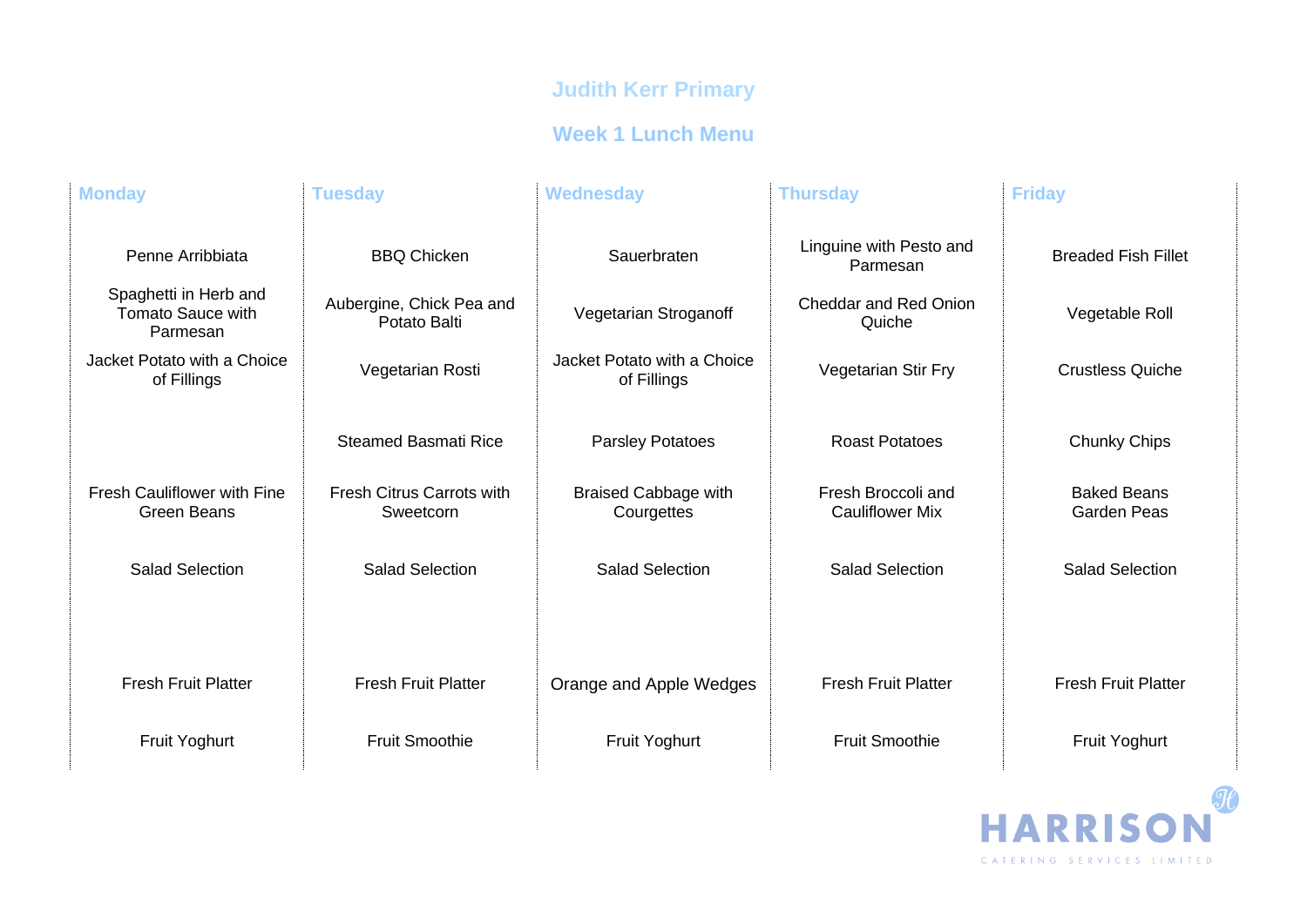## **Judith Kerr Primary**

#### **Week 2 Lunch Menu**

| <b>Monday</b>                                       | <b>Tuesday</b>                          | <b>Wednesday</b>                              | <b>Thursday</b>                                     | <b>Friday</b>                                    |
|-----------------------------------------------------|-----------------------------------------|-----------------------------------------------|-----------------------------------------------------|--------------------------------------------------|
| Pasta Neapolitan                                    | Oriental Stir Fry with Noodles          | Beef Bolognaise                               | Chicken Fajita                                      | Pizza Margherita                                 |
| Leek and Lentil Pie                                 | Chick Pea and Vegetable<br>Tagine       | Sauté Sweet Potato with<br><b>Mixed Beans</b> | Linguine with Herby Tomato<br>and Fresh Salmon      | Thai Style Fishcake                              |
| Jacket Potato with a Choice<br>of Fillings          | <b>Mixed Bean Ratatouille</b>           | Spinach and Potato Bake                       | Jacket Potato with a Choice<br>of Fillings          | <b>Vegetarian Sausages</b>                       |
|                                                     | <b>Steamed Basmati Rice</b>             | Spaghetti                                     | New Potatoes in Garlic and<br>Herbs                 | <b>Chunky Chips</b>                              |
| <b>Fresh Cauliflower with</b><br><b>Garden Peas</b> | Fresh Broccoli<br><b>Citrus Carrots</b> | <b>Braised Carrots with Savoy</b><br>Cabbage  | Roasted Butternut Squash<br><b>Fine Green Beans</b> | <b>Baked Beans</b><br>Sweetcorn with Garden Peas |
| <b>Salad Selection</b>                              | <b>Salad Selection</b>                  | <b>Salad Selection</b>                        | <b>Salad Selection</b>                              | <b>Salad Selection</b>                           |
|                                                     |                                         |                                               |                                                     |                                                  |
| <b>Fresh Fruit Platter</b>                          | Melon and Orange Wedges                 | <b>Fresh Fruit Platter</b>                    | <b>Fresh Fruit Platter</b>                          | <b>Fresh Fruit Platter</b>                       |
| <b>Fruit Yoghurt</b>                                | <b>Fruit Smoothie</b>                   | <b>Fruit Yoghurt</b>                          | <b>Fruit Smoothie</b>                               | <b>Fruit Yoghurt</b>                             |

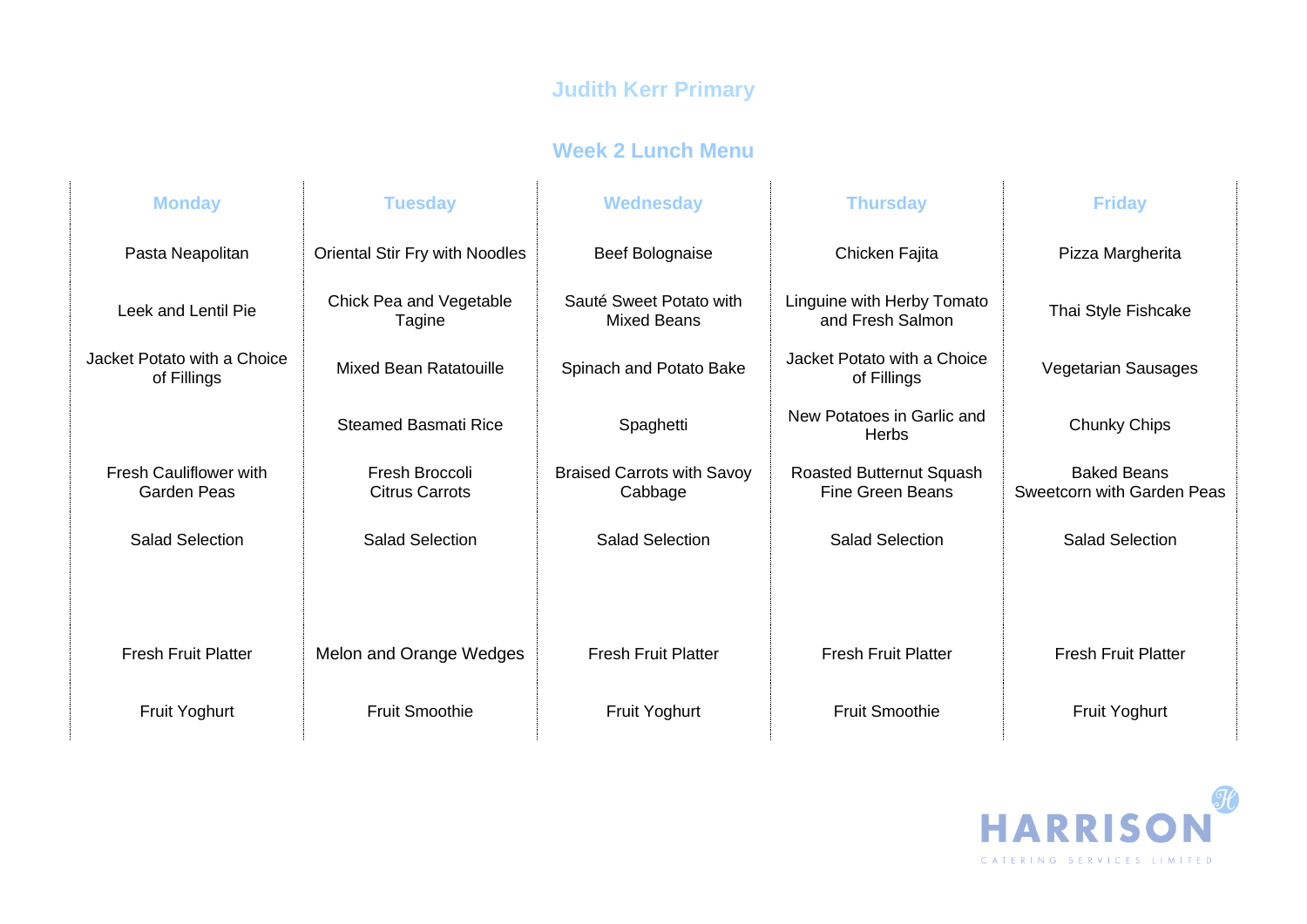# **Judith Kerr Primary**

### **Week 3 Lunch Menu**

| <b>Monday</b>                                        | <b>Tuesday</b>                           | <b>Wednesday</b>                           | <b>Thursday</b>                                     | <b>Friday</b>                            |
|------------------------------------------------------|------------------------------------------|--------------------------------------------|-----------------------------------------------------|------------------------------------------|
| <b>Baked Chicken Sausages</b><br>with Braised Onions | Moroccan Style Kofte                     | <b>Macaroni Cheese</b>                     | Teriyaki Chicken                                    | Panini Choice                            |
| Feta and Vegetable Parcel                            | Pan Fried Fish                           | Vegetable Lasagne                          | Vegetarian Shepherd's Pie<br>with Sweet Potato Mash | <b>Cheddar and Potato</b><br>Pinwheel    |
| Jacket Potato with a Choice<br>of Fillings           | Pasta Neapolitan                         | Jacket Potato with a Choice<br>of Fillings | Black Eyed Bean and<br>Vegetable Chilli             | Spanish Omelette                         |
| <b>Creamed Potatoes</b>                              | <b>Steamed Basmati Rice</b>              |                                            | <b>Steamed Basmati Rice</b>                         | Chunky Chips                             |
| <b>Braised Cabbage</b><br><b>Roasted Parsnips</b>    | <b>Braised Carrots with</b><br>Sweetcorn | Fresh Vegetable Medley                     | Fresh Broccoli<br><b>Citrus Carrots</b>             | <b>Garden Peas</b><br><b>Baked Beans</b> |
| <b>Salad Selection</b>                               | <b>Salad Selection</b>                   | <b>Salad Selection</b>                     | <b>Salad Selection</b>                              | <b>Salad Selection</b>                   |
|                                                      |                                          |                                            |                                                     |                                          |
| <b>Fresh Fruit Platter</b>                           | Orange and Apple Wedges                  | <b>Fresh Fruit Platter</b>                 | <b>Fresh Fruit Platter</b>                          | <b>Fresh Fruit Platter</b>               |
| Fruit Yoghurt                                        | <b>Fruit Smoothie</b>                    | <b>Fruit Yoghurt</b>                       | <b>Fruit Smoothie</b>                               | Fruit Yoghurt                            |